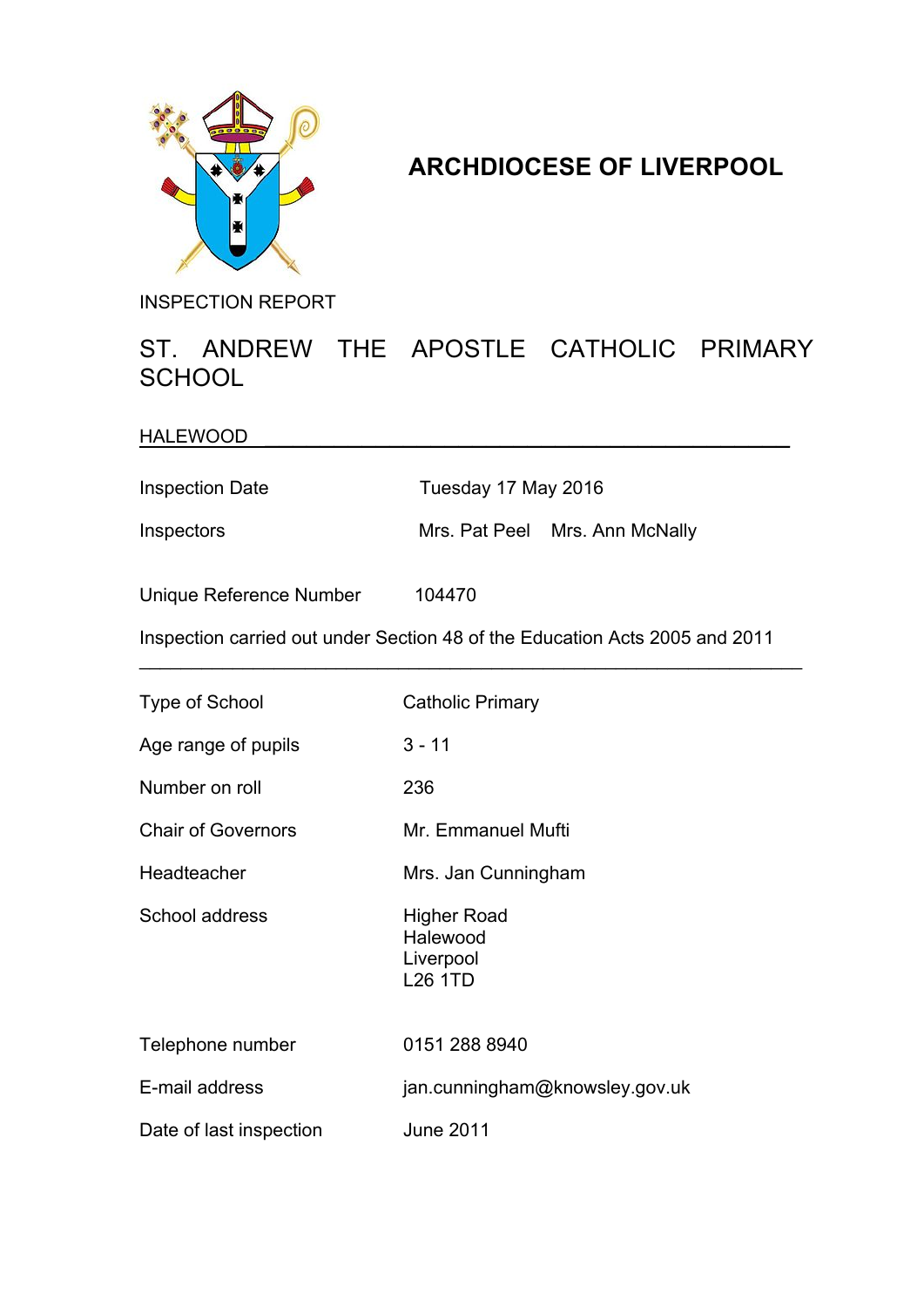# **Introduction**

This inspection was carried out under Section 48 of the Education Acts 2005 and 2011

The report of the inspection is produced for the Archbishop of Liverpool (Code of Canon Law 804 and 806) and for the governors of the school.

The inspectors are members of the Christian Education Department and their associates approved by the Archbishop of Liverpool for this purpose.

## **Information about this school**

- St. Andrew the Apostle is an average sized Catholic Primary School situated in Halewood and mainly serves the parish of St. John Vianney.
- There are 236 children on roll of whom 200 are baptised Catholic, 36 come from other Christian denominations, there are no children from another faith or religious tradition.
- There are 12 teachers of whom 12 teach Religious Education. Six teachers are Catholic. Five teachers have a suitable qualification in Religious Education.
- Since the last inspection there have been no significant changes in personnel.
- The Deputy took over the role of Religious Education subject leader following the last Section 48 inspection.

#### **Key for inspection grades**

| Grade 1            | Outstanding                        |
|--------------------|------------------------------------|
| Grade 2            | Good                               |
| Grade 3<br>Grade 4 | Requires Improvement<br>Inadequate |
|                    |                                    |

© 2016 copyright – Archdiocese of Liverpool. This document may be reproduced in whole or in part for non-commercial educational purposes, provided that the information quoted is reproduced without adaptation and the source and date of publication are stated.

Further copies of this report are obtainable from the school.

## **Overall effectiveness:**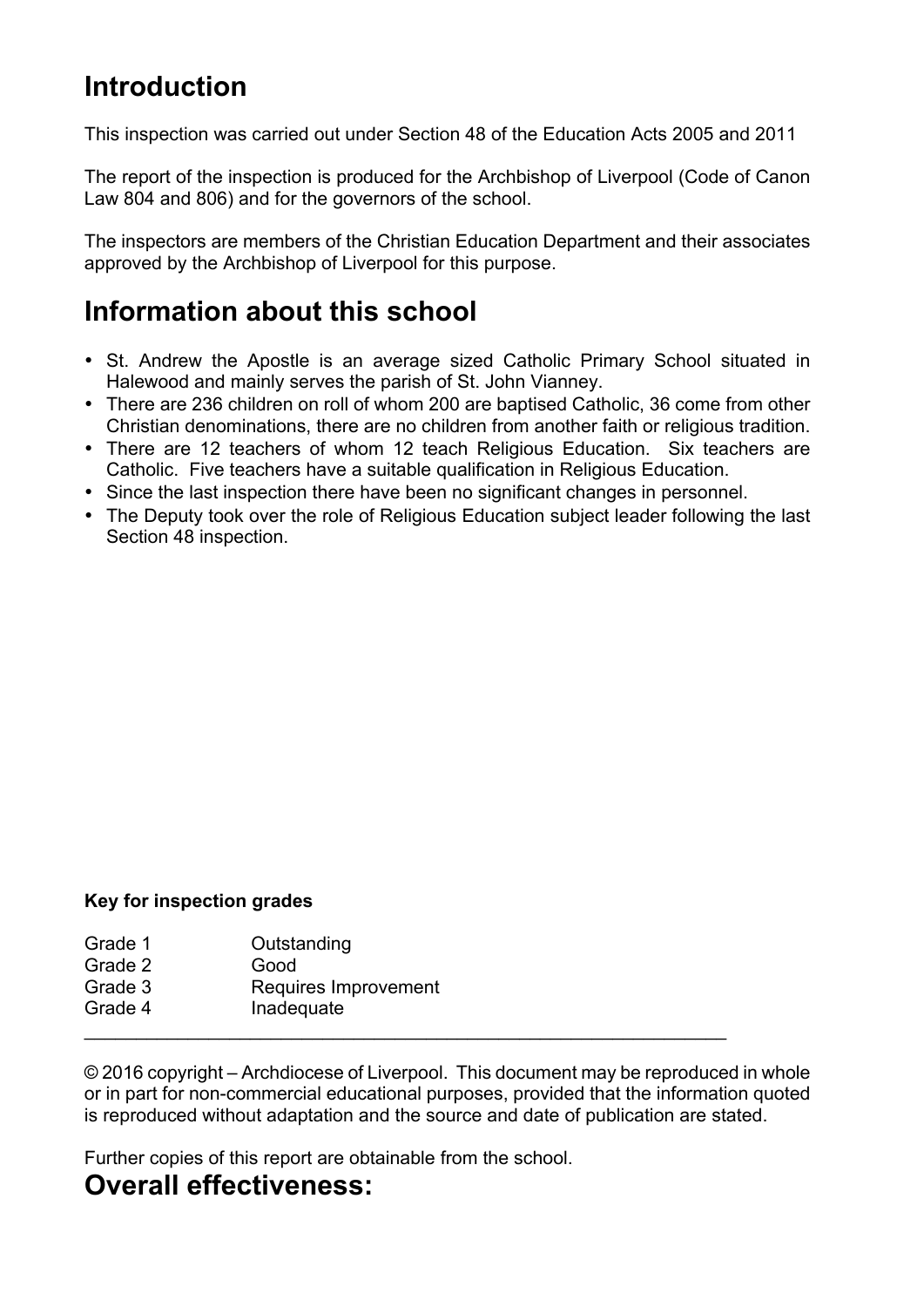St. Andrew the Apostle Catholic Primary School is outstanding in providing Catholic Education.

# **Inspection Judgements**

#### **The extent to which the pupils contribute to and benefit from the Catholic life of the school.**

- Pupils are outstanding in the way in which they contribute to and benefit from the Catholic life at St. Andrew's. The school prides itself on creating a nurturing family atmosphere to the home, school and wider parish community.
- There is a shared vision for Catholic Education which is embraced by the whole school community and reinforced in the school's Mission Statement *"Live like Jesus and open doors to the world!"* and motto which is derived from it *"Dream it! Believe it! Reach it!"*
- Pupils have an excellent sense of belonging to the school. Its values and ethos are visibly reflected in the exemplary attitudes and relationships between all members of the school. St. Andrew's is an oasis in the community whereby everyone feels safe and is loved for who they are.
- The pupils are fully conversant with the 'golden charter' their own code of conduct which is made from an acrostic of St. Andrew which affirms positive attitudes and behaviours. They also actively seek to add names to a book of smiles which is a real celebration of others not just children but adults are included too.
- The entrance is adorned with a fabulous piece of artwork dedicated specifically to St. Andrew the Apostle and all the school community have contributed to it. The learning environment is vibrant and stimulating and enriches pupil's sensory experiences.
- Pupils are encouraged to take on roles of responsibility by becoming school and eco councillors and prefects.
- In the wider community pupils act as ambassadors of the school during off site visits i.e. on visiting other places of worship, curriculum and sports events and on residential visits.
- Pupils are actively involved in developing the Catholic character of the school by the work they undertake in fundraising for numerous charities e.g. CAFOD, Nugent Care, British Legion Poppy Appeal, Blytheswood Shoebox Appeal and Alder Hey Hospital to name but a few.
- Pupils benefit from participation in annual residential outdoor activities. Year 6 pupils have an opportunity to visit Crosby Hall Educational Trust.
- Education for personal relationships has fostered positive attitudes in pupils.
- Pupils benefit from an extremely caring and supportive environment. The learning mentor works with pupils and their families in all areas of home and school life. Her liaison with families is valued and widely appreciated.
- The school benefits from a nurture/quiet room where pupils can take time out to reflect. This is a lovely welcoming space which is used frequently.
- Pupils take an increasing responsibility for themselves and their actions and enthusiastically praise and celebrate each other's achievements at their weekly assemblies.
- They show a readiness to embrace and celebrate their lived experiences through participation in liturgical events in school and in supporting the parish. The Year of Mercy has provided every class with the opportunity to consider one of the Corporal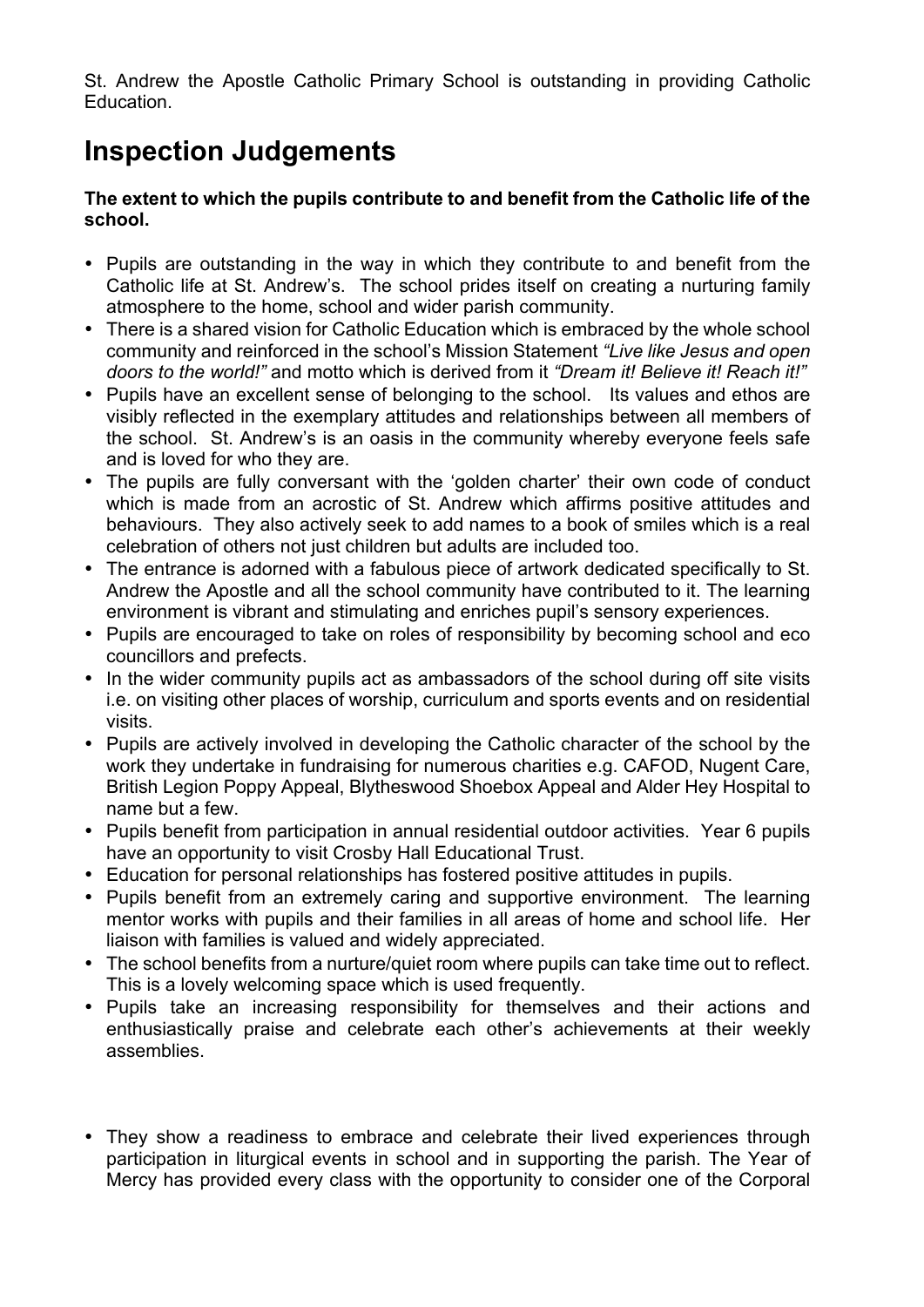Works and actively seek to do something towards it. Year 1 have collected unwanted clothes in their efforts to clothe the naked.

• Pupils embrace opportunities to meet their potential in all aspects of school and after school life including accruing points towards the Children's University. They are reflective and enquiring.

#### **How well pupils' achieve and enjoy their learning in Religious Education**

- Pupils' achievement and enjoyment in Religious Education is outstanding.
- On entry to school many children have a very limited knowledge and understanding of the Catholic faith.
- The school has embraced the Come and See programme and the needs of all the pupils are being met. The range of activities provided for the pupils are outstanding in engaging and enthusing pupils from their earliest years.
- Pupils' attainment in Religious Education is good. They make excellent progress in relation to their starting points and capabilities.
- There is no difference in performance between pupils of different gender.
- Outcomes for pupils with additional or special needs are good and their support is very effective.
- Assessments undertaken to date and scrutiny of workbooks provides evidence of pupils generally attaining a good level for their age and stage of development.
- Tracking of pupils is in place. However, evidence suggests that some of the assessment pieces are over marked especially in Key Stage 2.
- Pupils are becoming increasingly more religiously literate as they become familiar with key words from the topics. The use of driver words is inconsistent as they are not currently being used routinely throughout lessons to raise achievement.
- Pupils' knowledge, understanding and skills are developing appropriate to their age or capacity.
- They are developing the skills that enable them to reflect spiritually, think ethically and theologically and are becoming more aware of the demands of religious commitment in everyday life.
- Pupils' engagement in and enjoyment of their learning is outstanding as shown by their interest and excellent behaviour. This is a real strength of the school.
- Pupils work extremely well independently, in pairs and collaboratively in small groups.

#### **How well pupils' respond to and participate in Collective Worship**

- Pupils are outstanding in responding to and participating in Collective Worship. They recognise from a very early age that prayer is a fundamental part of life at St. Andrew's.
- Pupils are respectful, act with reverence and are keen to participate in a variety of gatherings.
- Key Stage 2 pupils are actively involved in planning, preparing and leading Collective Worship and older pupils say that they really enjoy it. However, this needs to be cascaded down to all year groups to ensure that they are included at their own level. During the Explore aspect of the Come and See topic lessons end naturally with a Collective Worship and pupils are fully involved at all stages.
- Pupils are becoming familiar with a variety of prayer styles and their knowledge of liturgy is increasing.
- Pupils sing joyfully, reflect in silence and join in community prayers appropriately and with confidence.
- Devotional areas around school and in classrooms are lovingly maintained and are a source of contemplation and quiet reflection.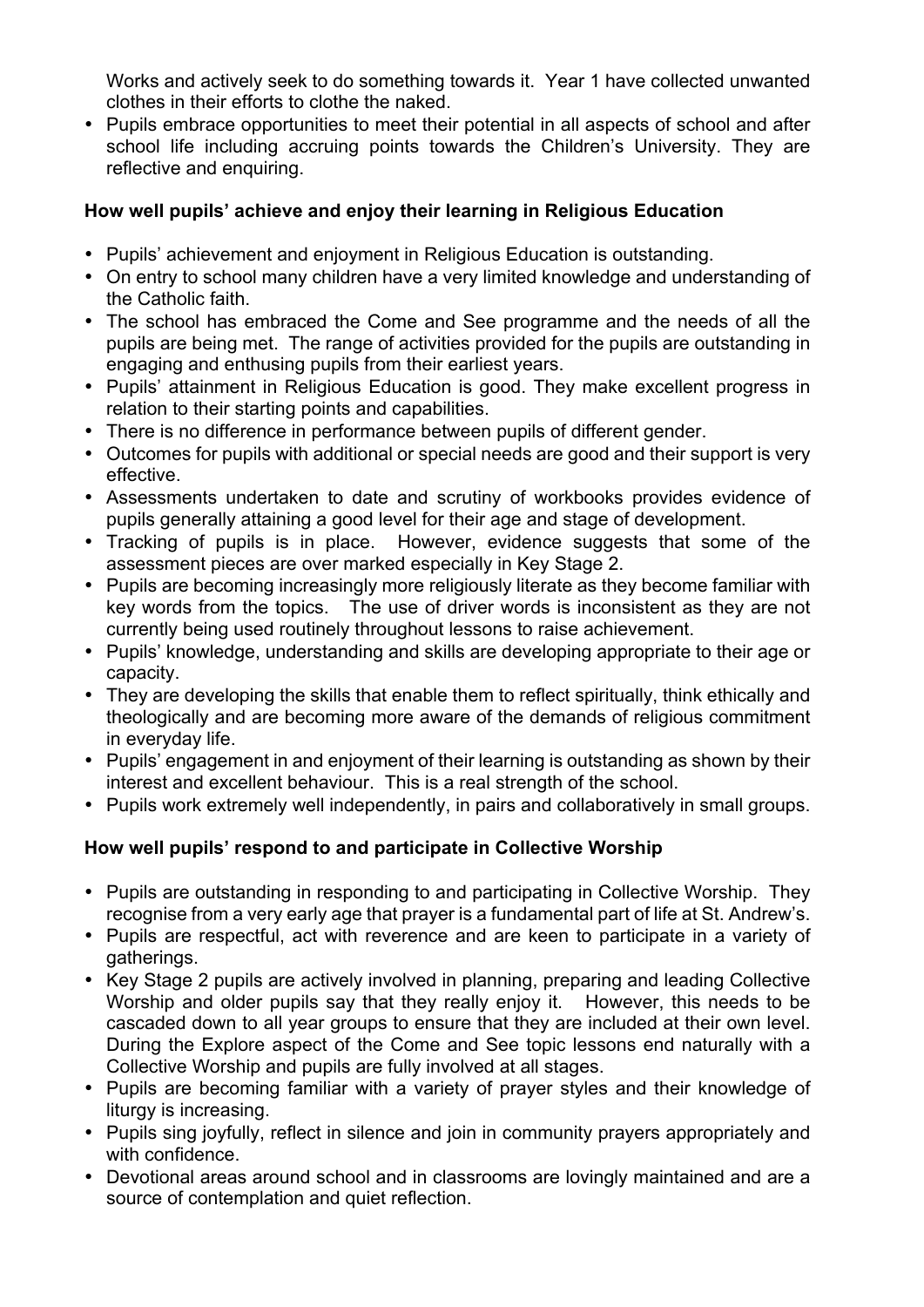• Every class has its own prayer intention book.

#### **The quality of teaching and how purposeful learning is in Religious Education**

- The quality of teaching and purposeful learning is outstanding in ensuring that pupils are interested, engaged and make progress.
- Teachers' planning is effective in meeting the needs of the pupils. However, this can be enhanced further by using the Archdiocesan planners and specifically using the Driver Words from the Levels of Attainment to focus activities succinctly to pupils needs.
- Across the whole school the classroom ethos created an excellent platform for positive behaviour for learning.
- Teachers display excellent subject knowledge and deploy a range of teaching styles. On the day of inspection there was some outstanding lessons observed. In those lessons pupils are challenged and inspired which enriches their enjoyment of Religious Education.
- Teachers take into account pupils' prior learning when planning Religious Education lessons. A range of strategies are used to elicit previous understanding including key questioning and talking partners.
- Excellent use is made of time and resources e.g. interactive white board, God's Story, audio and visual media etc. The school is very effective in deploying teaching assistants to enhance lessons for those children which require additional support.
- Pupils are very positively affirmed throughout their lessons and relationships are excellent. A range of Dojos, raffle tickets and stars are awarded throughout lessons. Marking is positive and informs pupils of their progress and next steps but again this could be enhanced further with the consistent use of the Driver Words. Effort and achievement are celebrated.
- The school has implemented assessment strategies which provide information on the achievement of all pupils. The school has recognised the need to develop this further particularly with regard to Upper Key Stage 2 which is often over marked. Building up a portfolio of evidence will enhance teachers' skills in this area enabling them to mark much more accurately in the future and moderate with the peers.
- The tracking of pupils' progress in Religious Education is in place and shows trends over time.

#### **The extent to which the Religious Education Curriculum promotes pupils' learning**

- The Religious Education curriculum is outstanding in promoting pupils' learning. Staff and governors see Religious Education as the core subject and at the very heart of the curriculum.
- The school using the Come and See programme recommended by the Archdiocese meets the requirements of the Curriculum Directory for Religious Education. Appropriate levels of the programme are being followed in different classes. This ensures complete Religious Education entitlement for each child and meets National and Archdiocesan requirements.
- Of the total curriculum time 10% is allocated to Religious Education. This fulfils the requirements of the Bishops of England and Wales.
- Planning ensures full coverage of the Religious Education programme. Termly newsletters are provided for parents and carers.
- The school provides the Wednesday Word for the Year 4 children.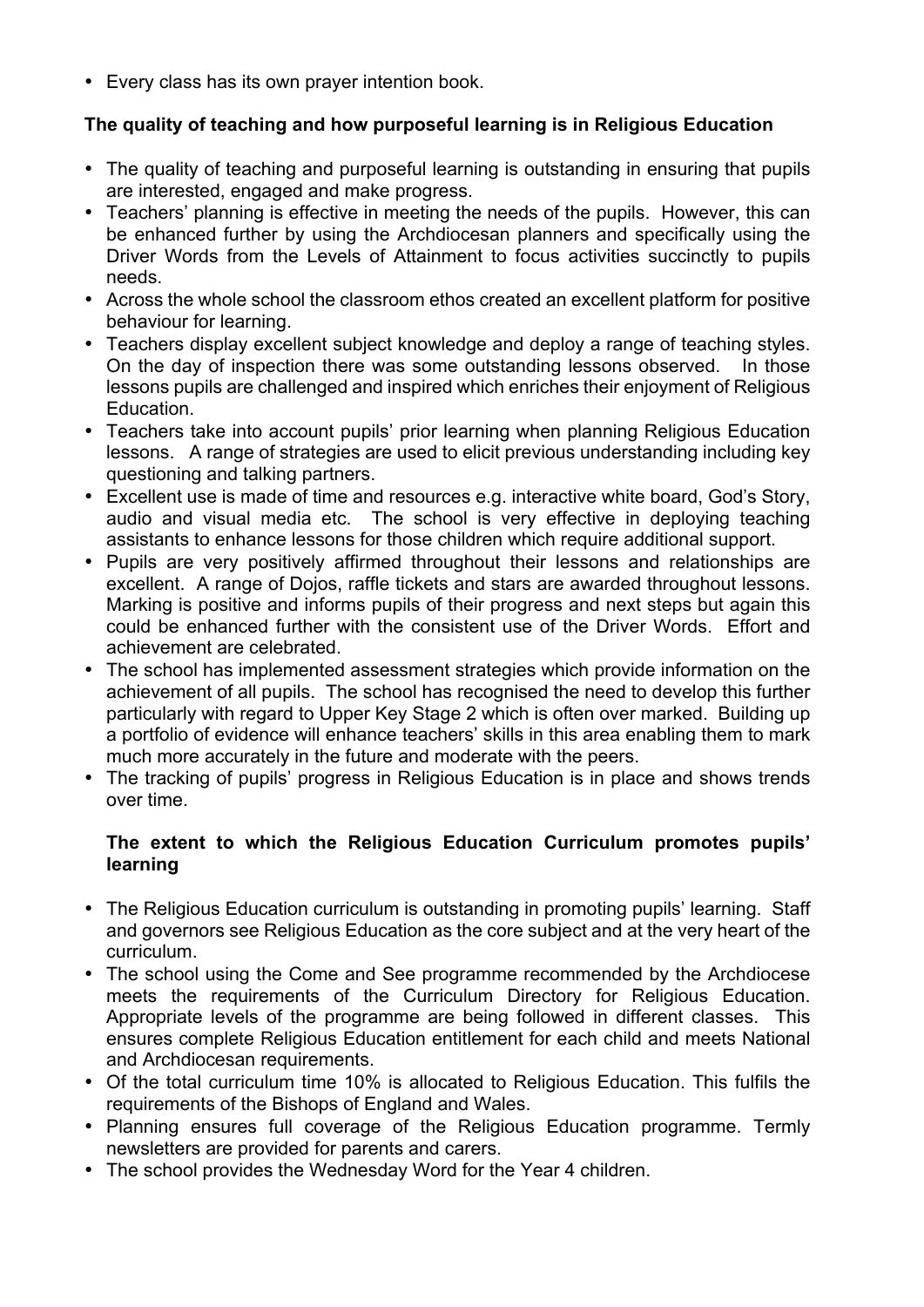- The school implements new curriculum developments as appropriate. Come and See promotes in pupils a real sense of engagement and enjoyment.
- Enrichment activities such as Gaelic football, choir, green fingers club, first aid and an assortment of seasonal sports etc. have a positive impact on the curriculum.
- The school operates a breakfast and after school club.
- The Religious Education curriculum provides good opportunities for pupils' spiritual, moral development and vocation.
- There is a very active Friends of St. Andrew's (FOSTA) which helps to support the school through fundraising and organising social events.
- The school has provided pupils with opportunities as part of anti-bullying week to work with Everton in the community who have explored local issues such as Racism with them. These incentives are a way of helping children to stay safe.
- The school benefits from being a member of the South Liverpool Catholic Schools (SLCS) partnership. There is a lot of mutual sharing of resources and support amongst members.
- Children have explored the beliefs and values of Judaism and more recently Islam and have visited the Al Rahma Mosque in Liverpool. The children have benefitted from a visit by a practising Jew who shared information about his Faith. This helps to promote tolerance and respect for those who think differently.
- Pupils have explored their own and others roots and cultures through the very successful 'Our World Values' project led by the Religious Education co-ordinator in which pupils reflected on the uniqueness of each individual made in the image and likeness of God.

#### **The quality of Collective Worship provided by the school.**

- The Collective Worship provided by the school is outstanding in reflecting the Catholic character of the school and takes into account the variety of Faith backgrounds among the pupils.
- Collective Worship has a high profile and is central to the prayer life of St. Andrew's.
- Collective Worship plays a key part in meeting the Spiritual needs of this worshipping community and is providing a firm foundation for Liturgy and Worship. *Come and See for Yourself* opportunities are provided for staff and governors.
- Opportunities are provided to enable full, active and conscious participation of the whole school community.
- Pupils are enabled to pray formally and informally using a variety of prayer methods and styles.
- Teachers have been provided with the necessary resources and opportunities to help children to develop the skills necessary to plan, prepare and lead Collective Worship.
- Opportunities are provided for parents, carers, the local and wider Faith communities to participate in a variety of celebrations of the 'Come and See' programme.
- The parish priest is a regular visitor to the school and is fulsome in his praise of the school and the work that they do in reaching out to the community. He presides at celebrations of Mass for the school throughout the Church's liturgical year and also for the three local primary school staff and governors who meet together regularly.
- The school supports and facilitates the parish catechists working alongside the Year 4 children preparing for the Sacraments through the With You Always programme.

**How well leaders, governors and managers promote, monitor and evaluate the provision for the Catholic Life of the school and plan and implement improvement to outcomes for pupils.**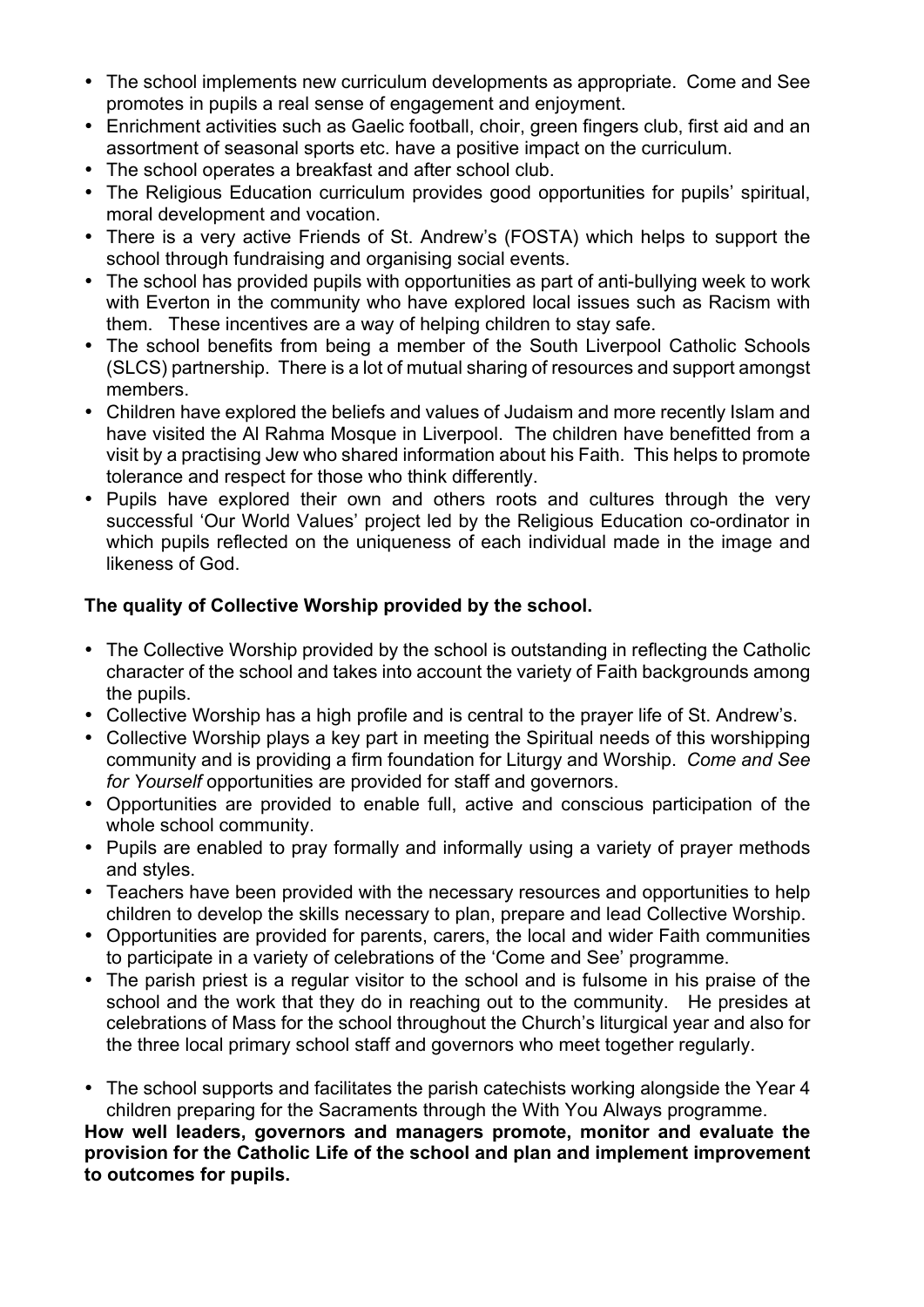- Leaders, governors and managers are outstanding in promoting and developing the Catholic life of the school. The leadership team is deeply committed to the Church's Mission in education. They are energised by the task and the senior leadership team is a source of inspiration for the whole school community.
- This is reflected in the Mission Statement outlining St. Andrew's as a place where they are truly 'living like Jesus.'
- The aims and practical objectives derived from the Mission Statement direct and guide all aspects of school life and are a useful tool by which the school evaluates its effectiveness.
- Excellent opportunities are provided for the staff and pupils to play an active part in the Catholic Life and Mission of the school through prayer, raising awareness of those in need and charitable outreach.
- The Self Evaluation Document provides evidence of the schools rigorous monitoring, analysis and self challenge. It is a succinct accurate document which guides the school very well.
- The school provides very good in-service training to enable staff to further understand the Church's Mission in Education and play their unique part in it.
- A range of opportunities for Spiritual and Moral developments are provided for all staff and pupils including Collective Worship, Archdiocesan led Spirituality days and opportunities to join in 'Come and See for Yourself' at the beginning and 'Rejoice' celebrations at the end of each new topic*.*
- Leadership at all levels respects difference, values diversity and ensures equal opportunities for all.
- Prayer, worship and the liturgical life of the school reflects and respects the religious diversity within the school.
- There are positive relationships at every level leading to a welcoming, happy, safe and caring learning environment for staff, pupils and their families.
- Governors are committed wholeheartedly to the Catholic Life of the school and are actively involved in its monitoring and evaluation processes. Governors discharge their responsibilities in an appropriate manner.

#### **How well leaders, governors and managers promote, monitor and evaluate the provision for the Religious Education of the school and plan and implement improvement to outcomes for pupils.**

- The way in which leaders, governors and managers promote, monitor and evaluate the provision for Religious Education is outstanding.
- The Self Evaluation Document is a coherent reflection of rigorous monitoring, analysis and self challenge.
- Teaching and learning is monitored regularly and appropriate feedback and support given as necessary*.*
- Continuing professional development opportunities are provided for all staff including attendance at Archdiocesan In-service days and subject leader days.
- Formal assessment tasks are undertaken in line with Archdiocesan guidance. The school needs more opportunities to moderate pupils work together. Keeping a portfolio of exemplified pieces of work gained through moderation will greatly aid the accuracy of this process as will clustering together with local schools to moderate work collectively. Staff will become more proficient levelling work as opportunities to do this increase.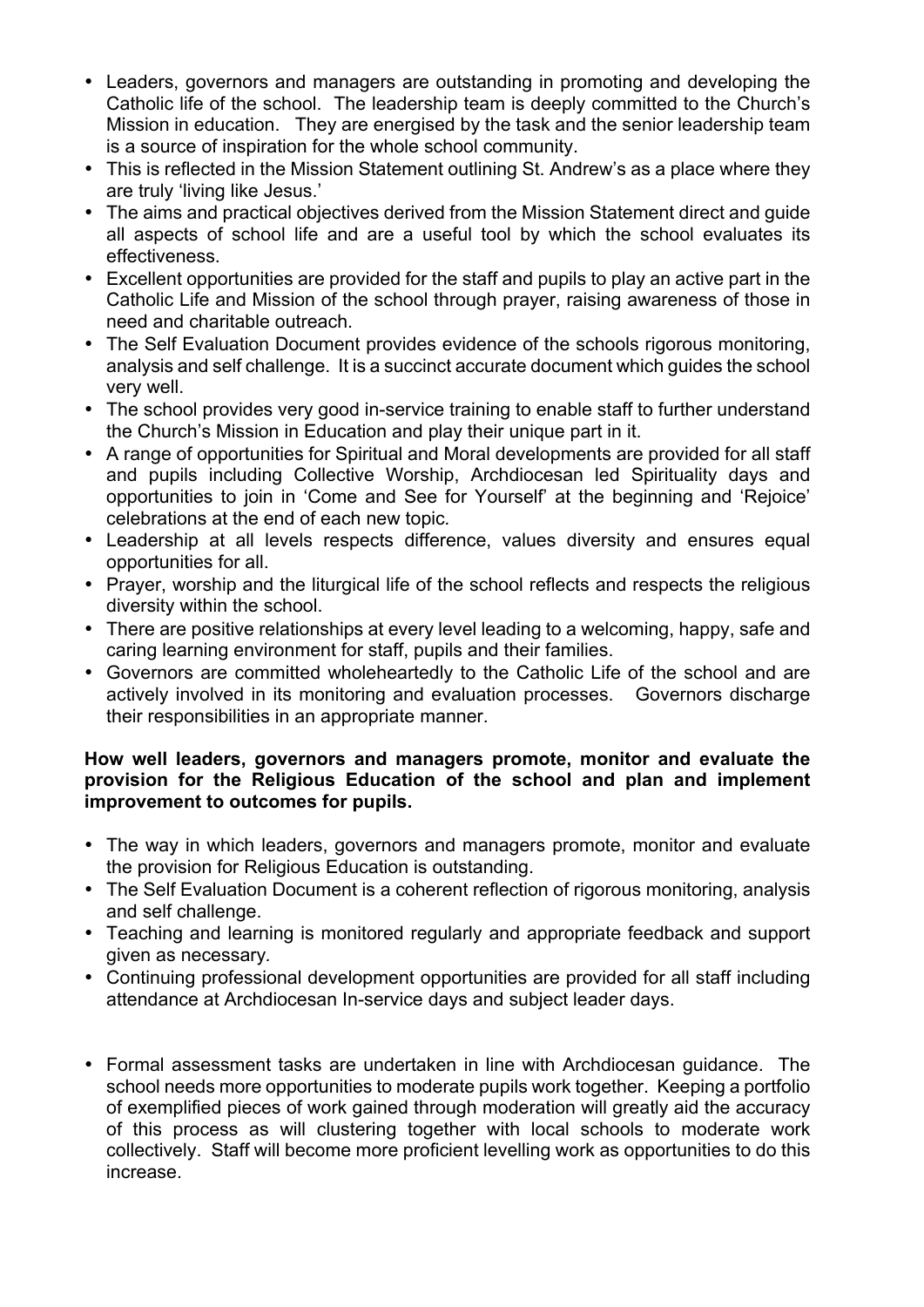- The subject leader is excellent in guiding Religious Education he is enthusiastic and shows a real commitment to the role. Excellent documentation guides and directs all staff in the delivery of the subject and new initiatives are introduced when appropriate. He has led the implementation of Come and See and has updated all the subsequent documentation and policies in light of the changes. He has begun to work with the recently appointed Religious Education link governor.
- Due to attaining a promotion the subject leader is leaving the school at the end of the term. The school has yet to identify another member of staff to take over the role however solid foundations are firmly in place to enable a smooth transition into the key role by a new member of staff. All the necessary paperwork is in place to allow that to happen.

# **What does the school needs to do to improve further?**

- Raise the standards of attainment in Religious Education further by:
	- undertaking Archdiocesan In-service training on Planning and Differentiation for Come and See;
	- embedding the language of the level descriptors and Driver Words into planning and daily practice enabling the needs of all pupils to be met as part of the plan, teach, assess, review cycle;
	- continuing to address the areas identified on the Self Evaluation Document.

### **INSPECTION JUDGEMENTS**

### *OVERALL EFFECTIVENESS*

**How effective the school is in providing Catholic Education** <sup>1</sup>